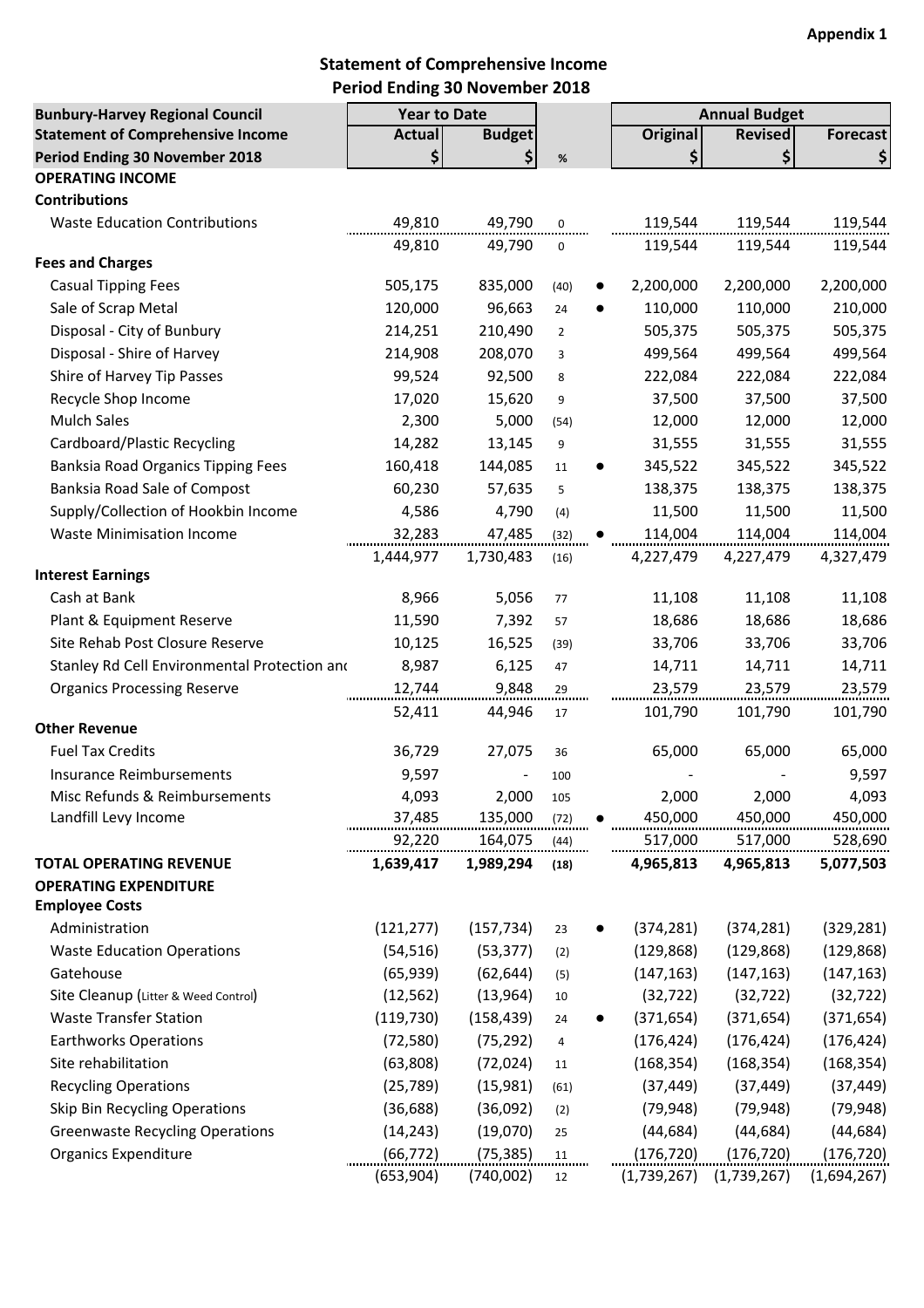### **Statement of Comprehensive Income Period Ending 30 November 2018**

| <b>Bunbury-Harvey Regional Council</b>                                     | <b>Year to Date</b> |                              |                |           |                 | <b>Annual Budget</b> |                 |
|----------------------------------------------------------------------------|---------------------|------------------------------|----------------|-----------|-----------------|----------------------|-----------------|
| <b>Statement of Comprehensive Income</b>                                   | <b>Actual</b>       | <b>Budget</b><br>\$          |                |           | <b>Original</b> | <b>Revised</b>       | <b>Forecast</b> |
| Period Ending 30 November 2018<br><b>OPERATING EXPENDITURE (continued)</b> | \$                  |                              | $\%$           |           | \$              | \$                   | \$              |
| <b>Materials and Contracts</b>                                             |                     |                              |                |           |                 |                      |                 |
| <b>Members of Council</b>                                                  | (421)               | (1, 335)                     | 68             |           | (3, 200)        | (3, 200)             | (3,200)         |
| Accounting/Professional Fees (CoB/Other)                                   | (107,005)           | (48, 615)                    | (120)          | $\bullet$ | (116, 725)      | (116, 725)           | (186, 725)      |
| <b>General Administration Other</b>                                        | (37, 864)           | (30, 395)                    | (25)           |           | (72, 979)       | (72, 979)            | (72, 979)       |
| <b>Waste Education Operations</b>                                          | (6, 254)            | (5,820)                      | (7)            |           | (13, 965)       | (13, 965)            | (13, 965)       |
| <b>Technical Services</b>                                                  | (50,098)            | (31, 745)                    | (58)           | $\bullet$ | (76, 220)       | (76, 220)            | (100,000)       |
| Site Cleanup (Litter & Weed Control)                                       | (2,692)             | (1,855)                      | (45)           |           | (4, 449)        | (4, 449)             | (4, 449)        |
| <b>Organics Expenditure</b>                                                | (77, 999)           | (72, 707)                    | (7)            |           | (157, 554)      | (157, 554)           | (157, 554)      |
| Recycling Operations (Cardboard/Other)                                     | (4, 340)            | (3, 235)                     | (34)           |           | (7, 755)        | (7, 755)             | (7, 755)        |
| Skip Bin Recycling Operations                                              | (18, 544)           | (39, 370)                    | 53             | $\bullet$ | (94, 531)       | (94, 531)            | (82, 640)       |
| <b>Waste Transfer Station</b>                                              | (53,056)            | (45, 210)                    | (17)           |           | (108, 546)      | (108, 546)           | (108, 546)      |
| <b>Earthworks Operations</b>                                               | (51, 335)           | (54, 180)                    | 5              |           | (130,078)       | (130,078)            | (130, 078)      |
| <b>Monitoring Bores</b>                                                    | (30, 979)           | (33, 328)                    | $\overline{7}$ |           | (80,000)        | (80,000)             | (80,000)        |
| Site Rehabilitation                                                        | (464, 489)          | (479, 505)                   | 3              |           | (1, 151, 277)   | (1, 151, 277)        | (1, 151, 277)   |
| <b>Greenwaste Recycling Operations</b>                                     | (1, 250)            | (1,295)                      | 3              |           | (3, 107)        | (3, 107)             | (3, 107)        |
| <b>Electronic Waste Recycling</b>                                          | (6,025)             | (4, 465)                     | (35)           |           | (10, 716)       | (10, 716)            | (10, 716)       |
| Other (Site Survey, General Mntce, etc)                                    | (17, 579)           | (13, 470)                    | (31)           |           | (31, 846)       | (31, 846)            | (31, 846)       |
|                                                                            | (929, 928)          | (866, 530)                   | (7)            |           | (2,062,948)     | (2,062,948)          | (2, 144, 837)   |
|                                                                            |                     |                              |                |           |                 |                      |                 |
| <b>Utility Charges</b>                                                     | (1,602)             | (2,000)                      | 20             |           | (4,803)         | (4,803)              | (4,803)         |
| <b>Insurance</b>                                                           | (59, 029)           | (54, 542)                    | (8)            |           | (54, 542)       | (54, 542)            | (59,029)        |
| Depreciation                                                               |                     |                              |                |           |                 |                      |                 |
| <b>Buildings</b>                                                           | (5, 425)            | (5,770)                      | 6              |           | (16, 106)       | (16, 106)            | (16, 106)       |
| Vehicles, Plant & Equipment                                                | (201, 269)          | (214, 965)                   | 6              |           | (597,079)       | (597,079)            | (597,079)       |
| Furniture & Equipment                                                      | (2, 328)            | (2, 161)                     | (8)            |           | (5, 182)        | (5, 182)             | (5, 182)        |
| Infrastructure                                                             | (16, 415)           | (19,660)                     | 17             |           | (57, 852)       | (57, 852)            | (57, 852)       |
|                                                                            | (225, 437)          | (242, 556)                   | $\overline{7}$ |           | (676, 219)      | (676, 219)           | (676, 219)      |
| <b>Other Expenditure</b>                                                   |                     |                              |                |           |                 |                      |                 |
| Landfill Levy                                                              | (42,079)            | (124, 200)                   | 66             |           | (414,000)       | (414,000)            | (414,000)       |
| Landfill Licence                                                           |                     |                              | 0              |           | (12, 784)       | (12, 784)            | (12, 784)       |
| City of Bunbury Tonnage Rebate                                             | (41, 638)           | (39, 830)                    | (5)            |           | (95, 631)       | (95, 631)            | (95, 631)       |
| Shire of Harvey Tonnage Rebate                                             | (43, 217)           | (38, 515)                    | (12)           |           | (92, 476)       | (92, 476)            | (92, 476)       |
| Other                                                                      | (14, 347)           | (14, 697)                    | 2              |           | (34, 150)       | (34, 150)            | (34, 150)       |
|                                                                            | (141, 281)          | (217,242)                    | 35             |           | (649, 041)      | (649,041)            | (649, 041)      |
| <b>TOTAL OPERATING EXPENDITURE</b>                                         | (2,011,180)         | (2, 122, 872)                | 5              |           | (5,186,820)     | (5, 186, 820)        | (5,228,196)     |
| <b>OPERATING SURPLUS or (DEFICIT)</b>                                      | (371, 763)          | (133, 578)                   | 178            |           | (221,007)       | (221,007)            | (150, 693)      |
| <b>Non Operating Income</b>                                                |                     |                              |                |           |                 |                      |                 |
| <b>Grants and Contributions for the Development of Assets</b>              |                     |                              |                |           |                 |                      |                 |
| <b>Grant Funding - Organics</b>                                            |                     |                              | $\pmb{0}$      |           |                 |                      |                 |
| <b>Sale or Disposal of Assets</b>                                          |                     |                              |                |           |                 |                      |                 |
| Profit on Sale of Vehicles                                                 | 6,364               | 4,167                        | 53             |           | 4,167           | 4,167                | 6,364           |
| Loss on Sale of Vehicles                                                   | (1,636)             |                              | (100)          |           | (442)           | (442)                | (2,078)         |
| Profit on Sale of Infrastructure                                           |                     |                              | 0              |           |                 |                      |                 |
| <b>Total Non Operating Income</b>                                          | 4,727               | 4,167                        | 13             |           | 3,725           | 3,725                | 4,286           |
| <b>Other Comprehensive Income</b>                                          |                     | $\qquad \qquad \blacksquare$ | 0              |           |                 |                      |                 |
| TOTAL COMPREHENSIVE INCOME                                                 | (367, 036)          | (129, 411)                   | 184            |           | (217, 282)      | (217, 282)           | (146, 407)      |
|                                                                            |                     |                              |                |           |                 |                      |                 |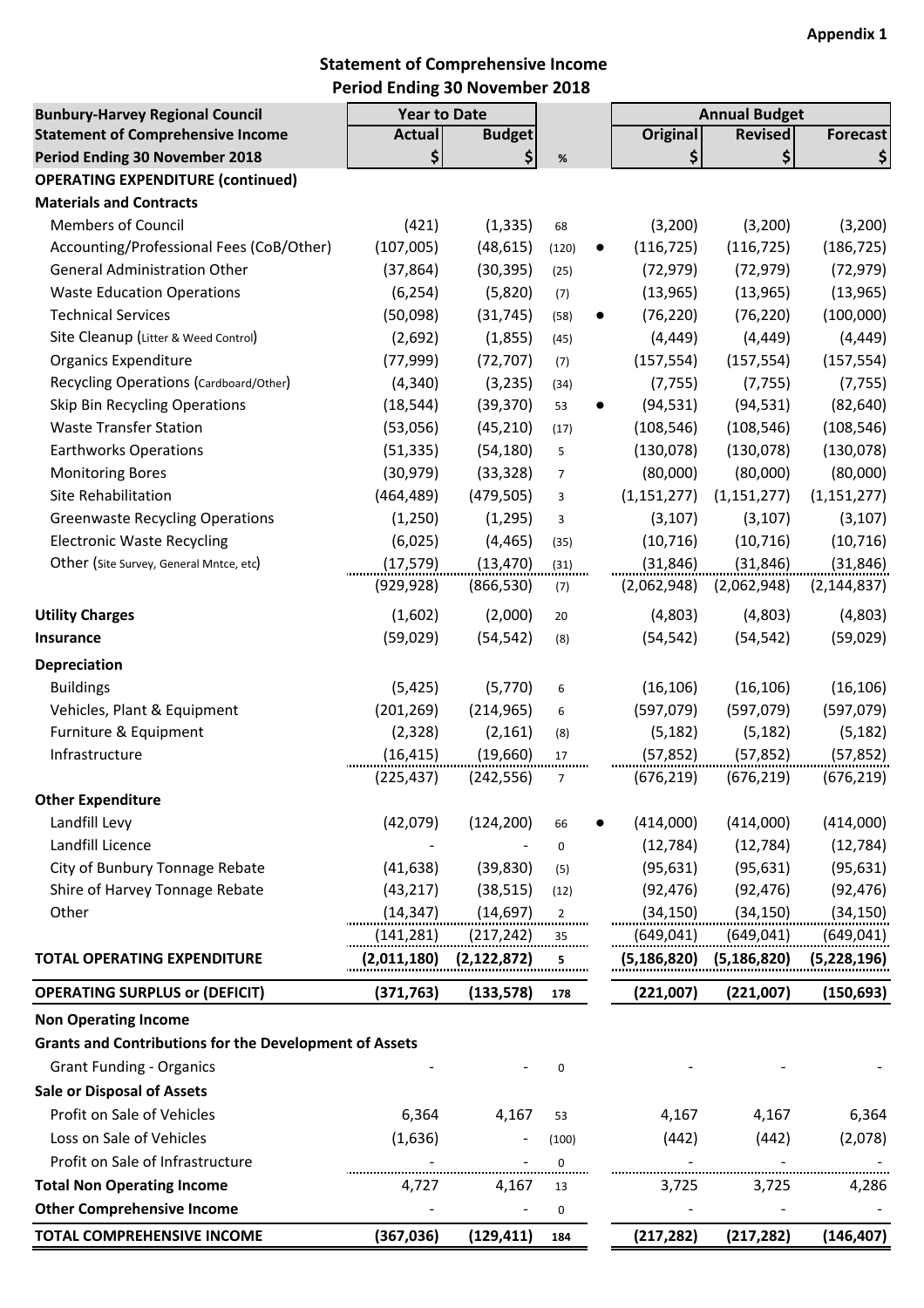### **Banksia Road Operations Period Ending 30 November 2018**

| <b>Bunbury-Harvey Regional Council</b>                                  | <b>Year to Date</b> |                     |       | <b>Annual Budget</b>  |                           |                       |
|-------------------------------------------------------------------------|---------------------|---------------------|-------|-----------------------|---------------------------|-----------------------|
| <b>Banksia Road Operations</b><br>Period Ending 30 November 2018        | <b>Actual</b><br>\$ | <b>Budget</b><br>\$ | $\%$  | <b>Original</b><br>\$ | <b>Revised</b><br>\$      | <b>Forecast</b><br>\$ |
| Banksia Road Operations (included in Statement of Comprehensive Income) |                     |                     |       |                       |                           |                       |
| <b>OPERATING INCOME</b>                                                 |                     |                     |       |                       |                           |                       |
| <b>Fees and Charges</b>                                                 |                     |                     |       |                       |                           |                       |
| <b>Banksia Road Organics Tipping Fees</b>                               | 160,418             | 144,085             | 11    | 364,387               | 345,522                   | 345,522               |
| Banksia Road Sale of Compost                                            | 60,230              | 57,635              | 5     | 138,375               | 138,375                   | 138,375               |
| Stanley Rd Compost / Mulch Sales                                        | 2,300               | 5,000               | (54)  | 11,500                | 12,000                    | 12,000                |
| Supply/Collection of Hookbin Income                                     | 4,586               | 4,790               | (4)   | 11,500                | 11,500                    | 11,500                |
| <b>TOTAL OPERATING REVENUE</b>                                          | 227,534             | 211,510             | 8     | 525,762               | 507,397                   | 507,397               |
| <b>OPERATING EXPENDITURE</b>                                            |                     |                     |       |                       |                           |                       |
| <b>Employee Costs</b>                                                   |                     |                     |       |                       |                           |                       |
| <b>Organics Expenditure</b>                                             | (66, 772)           | (75, 385)           | 11    | (183, 011)            | (176, 720)                | (176, 720)            |
| <b>Materials and Contracts</b>                                          |                     |                     |       |                       |                           |                       |
| <b>Organics Expenditure</b>                                             | (77, 999)           | (72, 707)           | (7)   | (192, 273)            | (157, 554)                | (157, 554)            |
| <b>Depreciation</b>                                                     |                     |                     |       |                       |                           |                       |
| Vehicles, Plant & Equipment                                             | (51,084)            | (49,085)            | (4)   | (122, 196)            | (117, 852)                | (117, 852)            |
| Furniture & Equipment                                                   | (694)               | (905)               | 23    | (4,328)               | (2, 167)                  | (2, 167)              |
| Infrastructure                                                          | (6, 641)            | (7,070)             | 6     | (22,037)              | (23,092)                  | (23,092)              |
|                                                                         | (58, 420)           | (57,060)            | (2)   | (148, 561)            | (143, 111)                | (143, 111)            |
| <b>TOTAL OPERATING EXPENDITURE</b>                                      |                     | (203,190) (205,152) | (1)   |                       | $(523, 845)$ $(477, 385)$ | (477, 385)            |
| <b>OPERATING SURPLUS or (DEFICIT)</b>                                   | 24,343              | 6,358               | (283) | 1,917                 | 30,012                    | 30,012                |

### **Note:**

717 tonnes of Compost at a production cost of \$13,801 was transferred from Banksia Road to Stanley Road for site rehabilitation for the period ending 30 November 2018.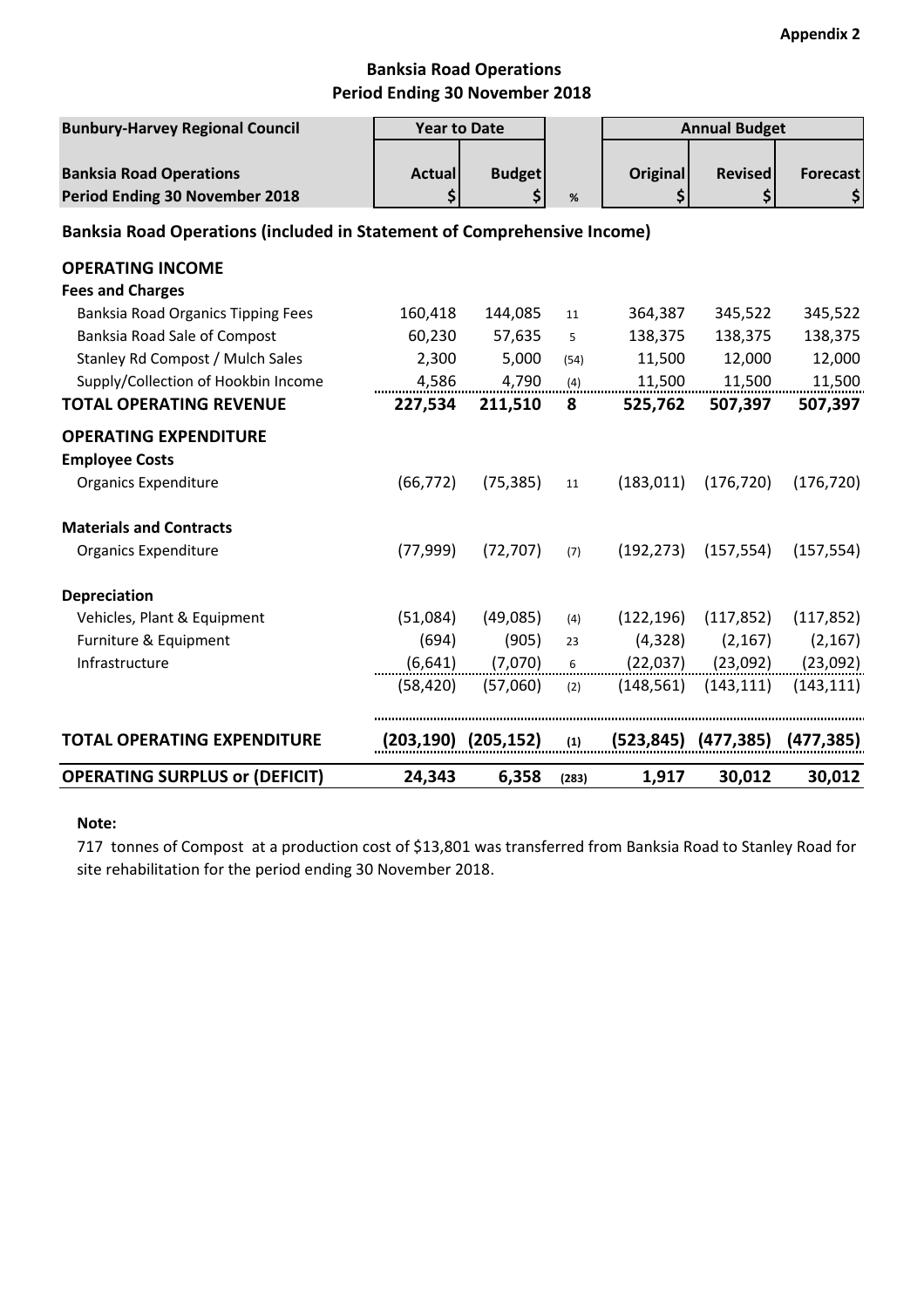## **Statement of Financial Activity by Nature and Type Period Ending 30 November 2018**

| <b>Bunbury-Harvey Regional Council</b>                  | <b>Year to Date</b> |               |                 |                        | <b>Annual Budget</b>                      |                                 |
|---------------------------------------------------------|---------------------|---------------|-----------------|------------------------|-------------------------------------------|---------------------------------|
|                                                         |                     |               |                 |                        |                                           |                                 |
| <b>Statement of Financial Activity</b>                  | <b>Actual</b>       | <b>Budget</b> |                 | <b>Original</b>        | <b>Revised</b>                            | <b>Forecast</b>                 |
| Period Ending 30 November 2018                          | \$                  | \$            | $\%$            | \$                     | \$                                        | \$                              |
| <b>OPERATING</b>                                        |                     |               |                 |                        |                                           |                                 |
| <b>Revenues by Nature and Type</b>                      |                     |               |                 |                        |                                           |                                 |
| Contributions                                           | 49,810              | 49,790        | $\mathbf 0$     | 119,544                | 119,544                                   | 119,544                         |
| Fees and Charges                                        | 1,444,977           | 1,730,483     | (16)            | 4,227,479<br>$\bullet$ | 4,227,479                                 | 4,327,479                       |
| <b>Interest Earnings</b>                                | 52,411              | 44,946        | 17              | 101,790                | 101,790                                   | 101,790                         |
| Other Revenue                                           | 92,220              | 164,075       | (44)            | 517,000<br>$\bullet$   | 517,000                                   | 528,690                         |
|                                                         | 1,639,418           | 1,989,294     |                 | 4,965,813              | 4,965,813                                 | 5,077,503                       |
|                                                         |                     |               | (18)            |                        |                                           |                                 |
| <b>Expenses by Nature and Type</b>                      |                     |               |                 |                        |                                           |                                 |
| <b>Employee Costs</b>                                   | (653,904)           | (740,002)     | 12              | (1,739,267)            |                                           | $(1,739,267)$ $(1,694,267)$     |
| <b>Materials and Contracts</b>                          | (929, 928)          | (866, 530)    | (7)             | (2,062,948)            |                                           | $(2,062,948)$ $(2,144,837)$     |
| <b>Utility Charges</b>                                  | (1,602)             | (2,000)       | 20              | (4,803)                | (4,803)                                   | (4,803)                         |
| Other Expenditure                                       | (141, 281)          | (217, 242)    | 35              | (649, 041)             | (649, 041)                                | (649, 041)                      |
| Insurance                                               | (59,029)            | (54, 542)     | (8)             | (54, 542)              | (54, 542)                                 | (59, 029)                       |
| Depreciation                                            | (225, 437)          | (242, 556)    | $7\overline{ }$ | (676, 219)             | (676, 219)                                | (676, 219)                      |
|                                                         | (2,011,180)         | (2, 122, 872) | 5               | (5, 186, 820)          |                                           | $(5, 186, 820)$ $(5, 228, 196)$ |
| <b>NET OPERATING RESULT</b>                             | (371, 763)          | (133, 578)    | 178             | (221,007)              | (221,007)                                 | (150, 693)                      |
| <b>Capital Expenditure</b>                              |                     |               |                 |                        |                                           |                                 |
| Land and Buildings                                      | (4,600)             | (2,500)       | (84)            | (275,000)              | (275,000)                                 | (275,000)                       |
| Furniture & Equipment                                   | (1,825)             | (1,550)       | (18)            | (1,550)                | (1,550)                                   | (1,825)                         |
| Plant & Equipment                                       | (114,888)           | (126, 995)    | 10              | (882, 724)             | (882, 724)                                | (870, 617)                      |
| <b>Stanley Road Infrastructure</b>                      |                     |               | $\mathbf 0$     | (224, 651)             | (224, 651)                                | (224, 651)                      |
| Banksia Road Infrastructure                             |                     |               | 0               |                        |                                           |                                 |
|                                                         | (121, 313)          | (131, 045)    | $7\overline{ }$ |                        | $(1,383,925)$ $(1,383,925)$ $(1,372,093)$ |                                 |
| <b>Adjustments for Non-Cash Expenditure / (Revenue)</b> |                     |               |                 |                        |                                           |                                 |
| Depreciation on Assets                                  | 225,437             | 242,556       | (7)             | 676,219                | 676,219                                   | 676,219                         |
|                                                         | 225,437             | $242,556$ (7) |                 | 676,219                | 676,219                                   | 676,219                         |
|                                                         |                     |               |                 |                        |                                           |                                 |
| <b>Financial Transfers</b>                              |                     |               |                 |                        |                                           |                                 |
| Revenue                                                 |                     |               |                 |                        |                                           |                                 |
| Proceeds from Sale of Assets                            | 67,727              | 63,000        | 8               |                        | 64,500 64,500                             | 69,228                          |
| <b>Transfers from Reserves</b>                          | 1,951,136           | 1,934,301     | 1               | 2,957,363              | 2,957,363                                 | 2,957,363                       |
| Movement in employee provisions                         |                     |               | $\mathbf{0}$    |                        |                                           |                                 |
|                                                         | 2,018,864           | 1,997,301     | 1               | 3,021,863              |                                           | 3,021,863 3,026,591             |
| Expenditure                                             |                     |               |                 |                        |                                           |                                 |
| <b>Transfers to Reserves</b>                            | (978, 561)          | (978, 561)    | $\mathbf 0$     | (2,310,120)            |                                           | $(2,310,120)$ $(2,310,120)$     |
|                                                         | (978, 561)          | (978, 561)    | $\mathbf{0}$    | (2,310,120)            |                                           | $(2,310,120)$ $(2,310,120)$     |
| Add: Net Current Assets July 1 B/fwd                    | 665,340             | 421,877       |                 | 421,877                | 421,877                                   | 421,877                         |
| Less: Net Current Asset Year to Date                    | 1,438,005           | 1,418,551     |                 | 204,906                | 204,906                                   | 291,780                         |
| $Control = 0$                                           | $\mathbf{0}$        | $\mathbf{0}$  |                 | $\mathbf 0$            | $\mathbf{0}$                              | $\mathbf 0$                     |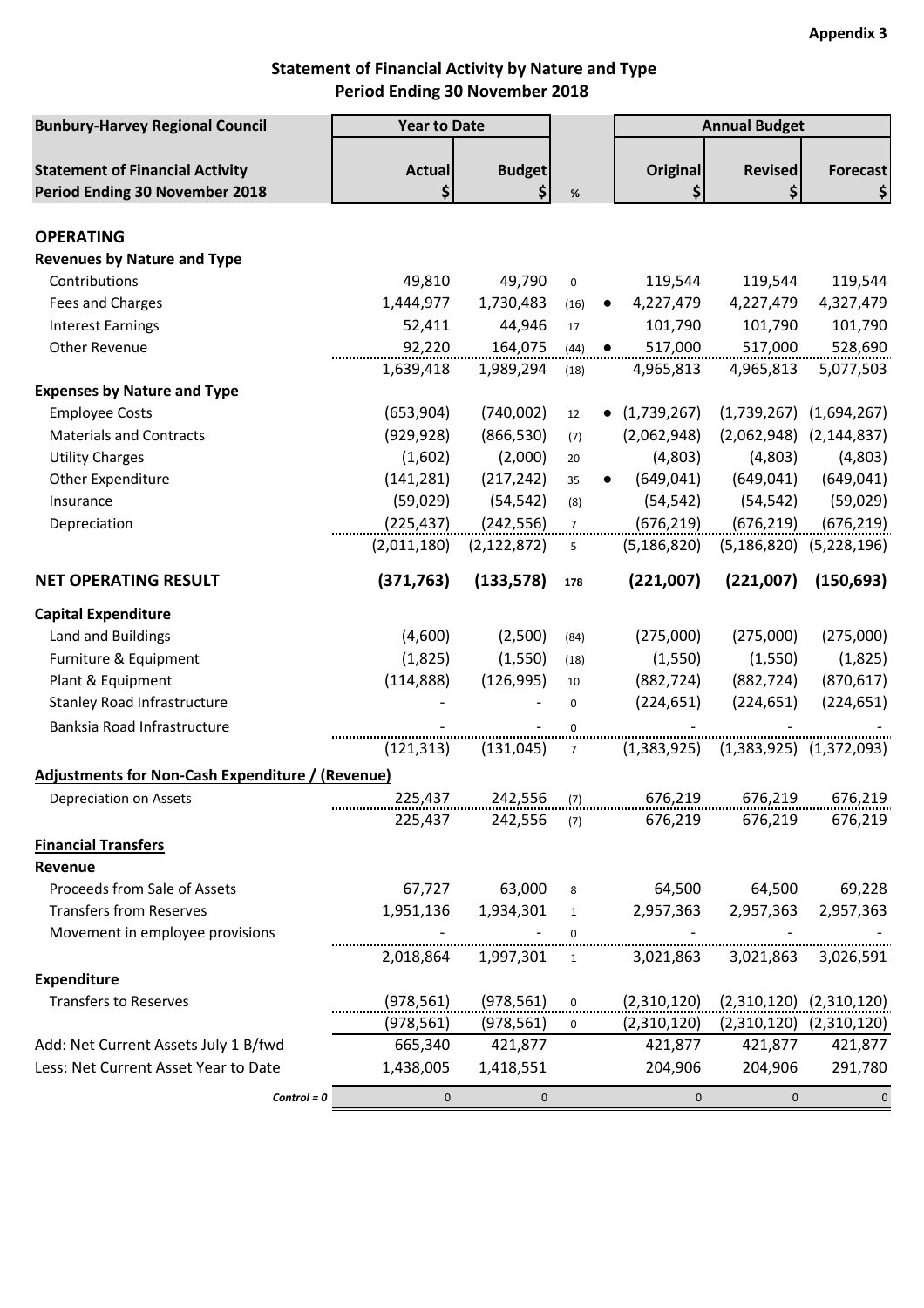## **Capital Works Expenditure Summary Period Ending 30 November 2018**

| <b>Bunbury-Harvey Regional Council</b>     | <b>Year to Date</b> |                |                  |                 | <b>Annual Budget</b> |                 |
|--------------------------------------------|---------------------|----------------|------------------|-----------------|----------------------|-----------------|
| <b>Capital Works Expenditure Summary</b>   | <b>Actual</b>       | <b>Budget</b>  |                  | <b>Original</b> | <b>Revised</b>       | <b>Forecast</b> |
| Period Ending 30 November 2018             | \$                  | \$             | $\%$             | \$              | \$                   | \$              |
| <b>CAPITAL WORKS IN PROGRESS</b>           |                     |                |                  |                 |                      |                 |
| <b>Site Administration</b>                 |                     |                |                  |                 |                      |                 |
| <b>New Administration Building</b>         | (4,600)             | (2,500)        | $\boldsymbol{0}$ | (275,000)       | (275,000)            | (275,000)       |
|                                            | (4,600)             | (2,500)        | (84)             | (275,000)       | (275,000)            | (275,000)       |
| <b>Gatehouse / Site Operations</b>         |                     |                |                  |                 |                      |                 |
| 10,000ltr Bulk Fuel Storage                | (495)               | (495)          | 0                | (34,000)        | (34,000)             | (34,000)        |
| Replace Nissan Navara Dual Cab             |                     |                | 0                | (33,000)        | (33,000)             | (33,000)        |
| Waste Transfer Hookbin Truck               |                     |                | 0                | (270,000)       | (270,000)            | (270,000)       |
| <b>Waste Handler</b>                       |                     |                | 0                | (392, 224)      | (392, 224)           | (392, 224)      |
| Service Trailer with Genset etc            | (7, 849)            | (11,500)       | 32               | (11,500)        | (11,500)             | (7, 849)        |
| 2 x 30 Cubic Meter Bins                    |                     |                | 0                | (22,000)        | (22,000)             | (22,000)        |
| 1 x Under Magnet Bin                       |                     | $\overline{a}$ | 0                | (5,000)         | (5,000)              | (5,000)         |
| First Aid Defibrillator                    | (1,825)             | (1,550)        | (18)             | (1,550)         | (1,550)              | (1,825)         |
| Beach Rake (Second Hand)                   | (36,000)            | (50,000)       | 28               | (50,000)        | (50,000)             | (36,000)        |
| 4 x 4 Tractor (Second Hand) w.grader blade | (70, 544)           | (65,000)       | (9)              | (65,000)        | (65,000)             | (70, 544)       |
| <b>Stanley Road - Plant Compound</b>       |                     |                | 0                | (45,000)        | (45,000)             | (45,000)        |
| <b>Gabion Wall</b>                         |                     |                | $\Omega$         | (179, 651)      | (179, 651)           | (179, 651)      |
|                                            | (116, 713)          | (128, 545)     | 9                | (1, 108, 925)   | (1, 108, 925)        | (1,097,093)     |
| <b>TOTAL CAPITAL EXPENDITURE</b>           | (121, 313)          | (131, 045)     | 7                | (1, 383, 925)   | (1,383,925)          | (1,372,093)     |
| <b>CAPITAL REVENUE</b>                     |                     |                |                  |                 |                      |                 |
| <b>Gatehouse / Site Operations</b>         |                     |                |                  |                 |                      |                 |
| Kawasaki KVF360 4x4 Quadbike ATV           |                     |                | 0                | 1,000           | 1,000                | 1,000           |
| Mitsubishi Hook Bin Truck                  | 56,364              | 50,000         | 13               | 50,000          | 50,000               | 56,364          |
| Nissan Navara Dual Cab 4WD                 | 11,364              | 13,000         | (13)             | 13,000          | 13,000               | 11,364          |
|                                            | 67,727              | 63,000         | 0                | 64,000          | 64,000               | 68,728          |
| <b>Banksia Road Operations</b>             |                     |                |                  |                 |                      |                 |
| <b>KYMCO Scooter</b>                       |                     |                | 0                | 500             | 500                  | 500             |
|                                            |                     |                | 0                | 500             | 500                  | 500             |
| TOTAL CAPITAL REVENUE                      | 67,727              | 63,000         | 0                | 64,500          | 64,500               | 69,228          |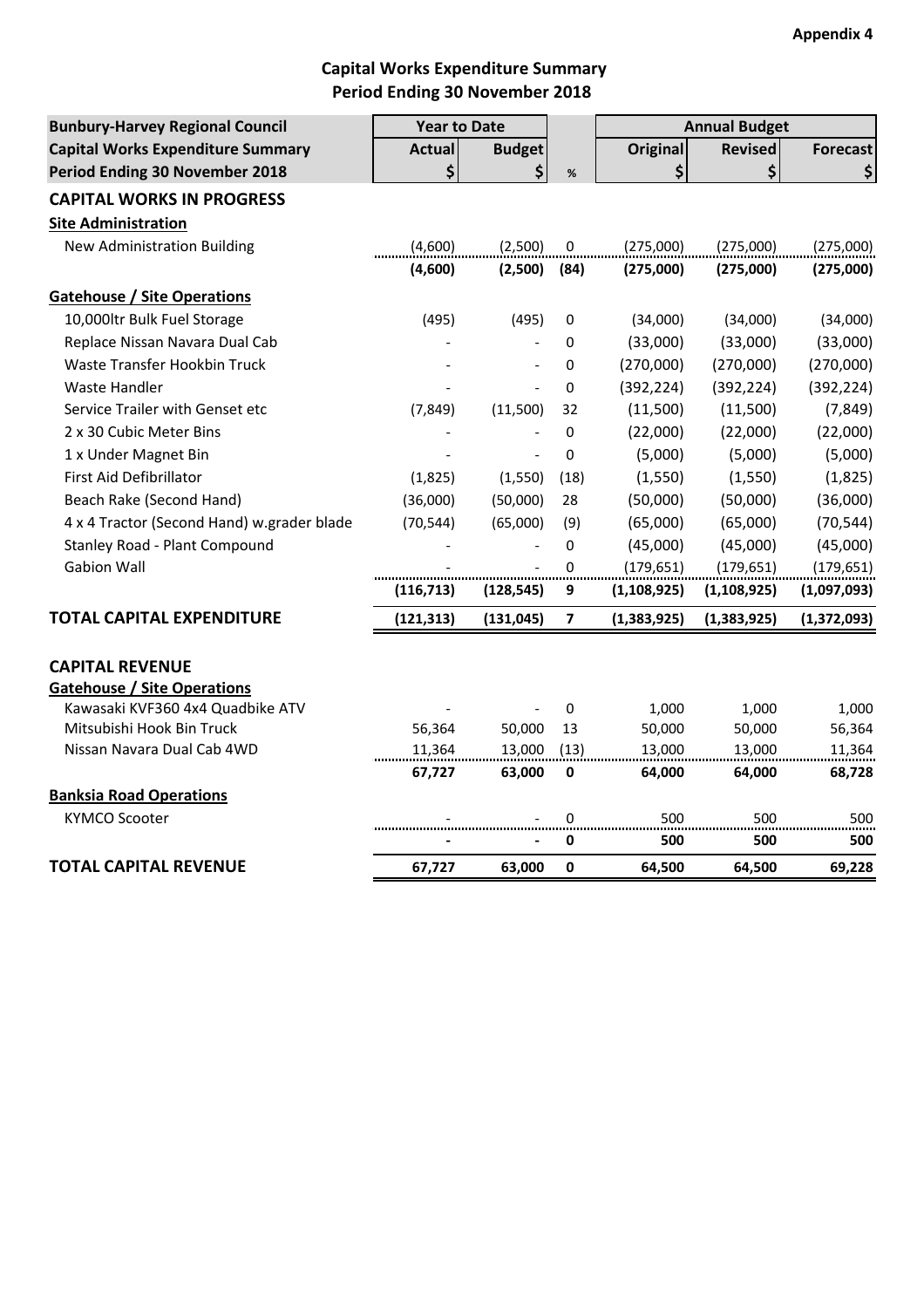## **Statement of Financial Position Period Ending 30 November 2018**

| <b>Bunbury-Harvey Regional Council</b> | <b>Actual</b>       |                 | <b>Budget</b>  |                 |
|----------------------------------------|---------------------|-----------------|----------------|-----------------|
| <b>Statement of Financial Position</b> | <b>Year to Date</b> | <b>Original</b> | <b>Revised</b> | <b>Forecast</b> |
| <b>Period Ending 30 November 2018</b>  | \$                  | \$              | \$             | \$              |
|                                        |                     |                 |                |                 |
| <b>Current Assets</b>                  |                     |                 |                |                 |
| Cash & Cash Equivalents                | 4,783,303           | 4,209,290       | 4,209,290      | 4,313,000       |
| Trade & Other Receivables              | 399,266             | 300,000         | 300,000        | 300,000         |
| Prepayments                            | 1,876               |                 |                |                 |
| Inventories                            | 2,286               | 2,000           | 2,000          | 2,000           |
|                                        | 5,186,731           | 4,511,290       | 4,511,290      | 4,614,999       |
| <b>Non Current Assets</b>              |                     |                 |                |                 |
| Property, Plant & Equipment            | 3,688,665           | 4,319,505       | 4,319,505      | 4,303,506       |
| Infrastructure                         | 684,065             | 1,144,158       | 1,144,158      | 1,144,158       |
| Work In Progress                       | 179,651             |                 |                |                 |
|                                        | 4,552,382           | 5,463,663       | 5,463,663      | 5,447,664       |
| <b>Current Liabilities</b>             |                     |                 |                |                 |
| Trade & Other Payables                 | 125,697             | 209,569         | 209,569        | 209,569         |
| Provisions                             | 227,455             | 179,883         | 179,883        | 179,883         |
|                                        | 353,153             | 389,451         | 389,451        | 389,451         |
| <b>Non Current Liabilities</b>         |                     |                 |                |                 |
| Long Service Leave Provision           | 33,935              | 33,935          | 33,935         | 33,935          |
|                                        | 33,935              | 33,935          | 33,935         | 33,935          |
|                                        |                     |                 |                |                 |
| <b>Net Assets</b>                      | 9,352,025           | 9,551,567       | 9,551,567      | 9,639,277       |
|                                        |                     |                 |                |                 |
| <b>Equity</b>                          |                     |                 |                |                 |
| <b>Accumulated Surplus</b>             | 5,386,155           | 5,003,116       | 5,003,116      | 5,073,991       |
| Reserves                               | 3,395,574           | 3,916,933       | 3,916,933      | 3,933,768       |
| <b>Revaluation Surplus</b>             | 570,296             | 631,518         | 631,518        | 631,518         |
|                                        | 9,352,025           | 9,551,567       | 9,551,567      | 9,639,277       |

#### **Note:**

The total of non-current assets above includes the following amounts which have been invested in the Organics Processing Facility.

|                             | 1.020.580 | 930.439 | 955.220 | 955.220     |
|-----------------------------|-----------|---------|---------|-------------|
| Infrastructure              | 275.534   | 260.138 | 284.919 | 284.919<br> |
| Property, Plant & Equipment | 745.046   | 670.301 | 670.301 | 670,301     |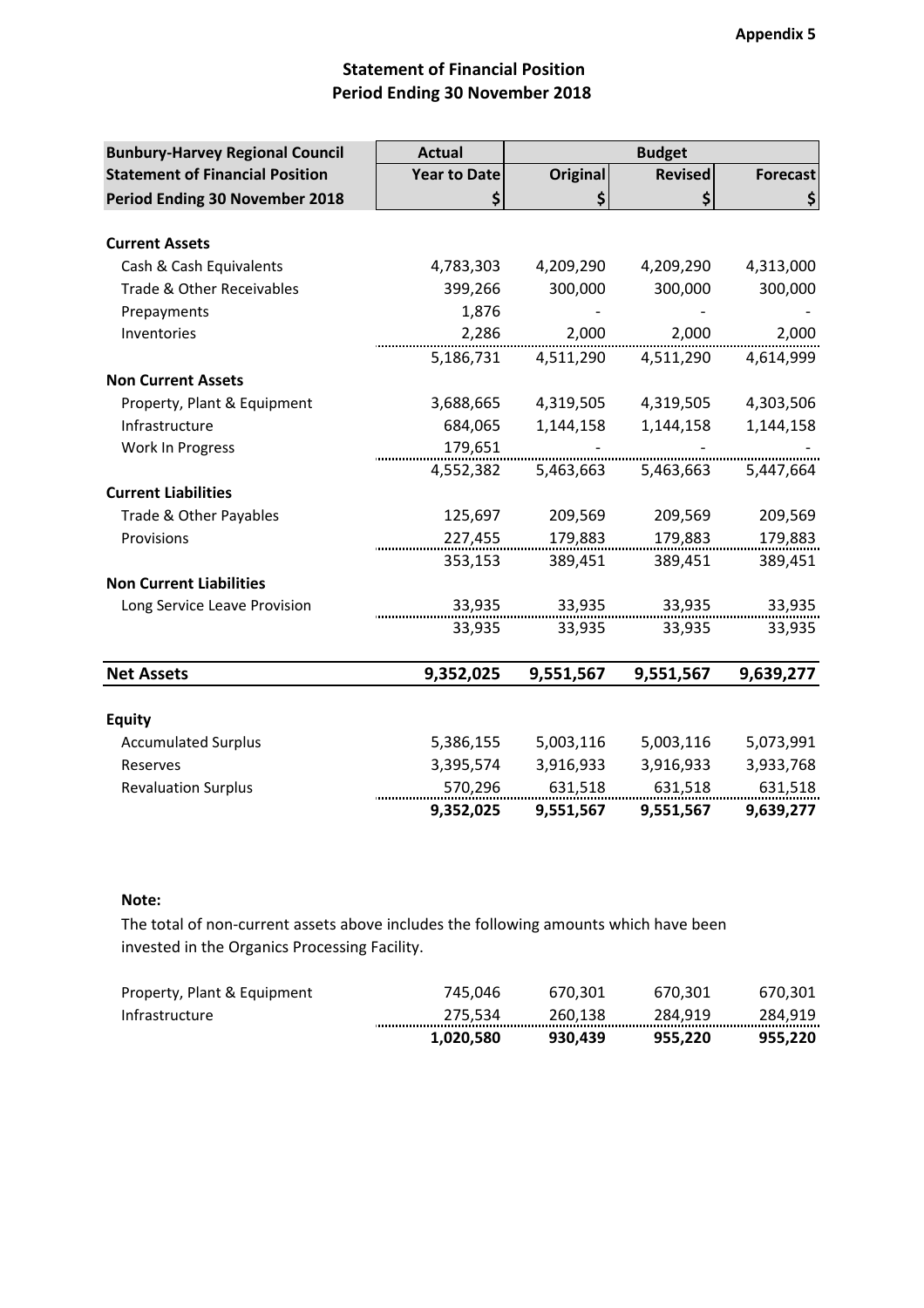#### **Appendix 6**

### **Statement of Net Current AssetsPeriod Ending 30 November 2018**

| <b>Bunbury-Harvey Regional Council</b> | 1 July 2018    | 2018/19        |                 | <b>Annual Budget</b> |          |  |  |
|----------------------------------------|----------------|----------------|-----------------|----------------------|----------|--|--|
|                                        |                |                |                 |                      |          |  |  |
| <b>Statement of Net Current Assets</b> | <b>Opening</b> | <b>Actuall</b> | <b>Original</b> | <b>Revised</b>       | Forecast |  |  |
| <b>Period Ending 30 November 2018</b>  |                |                |                 |                      |          |  |  |

### **Composition of Estimated Net Current Asset Position**

| <b>NET CURRENT ASSET POSITION</b>    | 665,340     | 1,438,005   | 204,906     | 204,906     | 291,780     |
|--------------------------------------|-------------|-------------|-------------|-------------|-------------|
|                                      | (4,368,150) | (3,395,574) | (3,916,933) | (3,916,933) | (3,933,768) |
| Less<br>Cash - Reserves - Restricted | (4,368,150) | (3,395,574) | (3,916,933) | (3,916,933) | (3,933,768) |
| <b>ADJUSTMENTS</b>                   |             |             |             |             |             |
| <b>NET CURRENT ASSETS</b>            | 5,033,490   | 4,833,579   | 4,121,839   | 4,121,839   | 4,225,548   |
|                                      | 669,079     | 353,153     | 389,451     | 389,451     | 389,451     |
| <b>Short Term Provisions</b>         | 295,101     | 227,455     | 179,882     | 179,882     | 179,882     |
| Trade & Other Payables               | 373,979     | 125,697     | 209,569     | 209,569     | 209,569     |
| <b>LESS: CURRENT LIABILITIES</b>     |             |             |             |             |             |
|                                      | 5,702,570   | 5,186,732   | 4,511,290   | 4,511,290   | 4,614,999   |
| Inventories                          | 2,286       | 2,286       | 2,000       | 2,000       | 2,000       |
| Prepayments                          | 12,125      | 1,876       |             |             |             |
| Trade & Other Receivables            | 373,511     | 399,266     | 300,000     | 300,000     | 300,000     |
| Cash - Restricted                    | 4,368,150   | 3,395,574   | 3,916,933   | 3,916,933   | 3,933,768   |
| Cash - Unrestricted                  | 946,497     | 1,387,729   | 292,357     | 292,357     | 379,231     |
| <b>CURRENT ASSETS</b>                |             |             |             |             |             |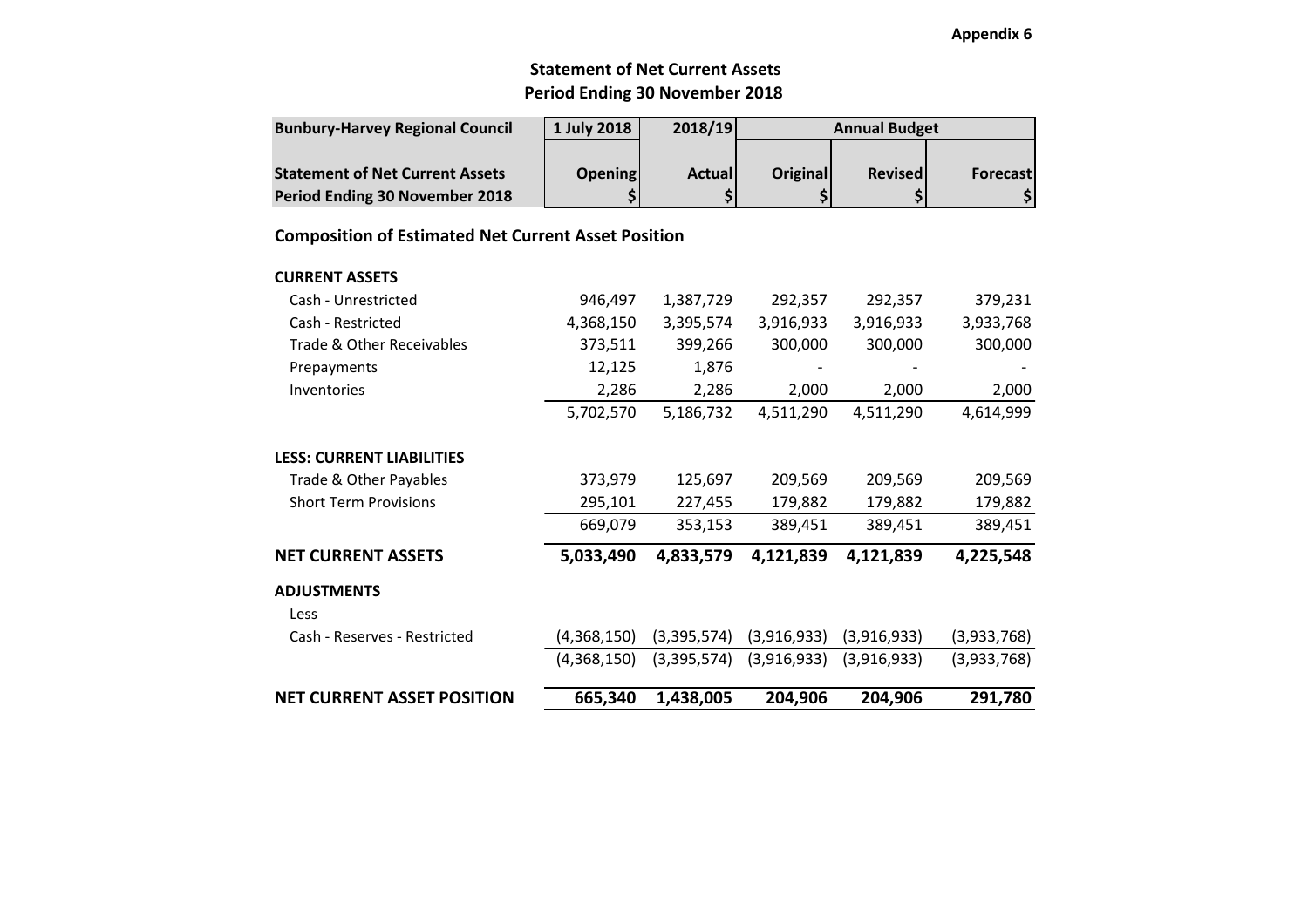#### **Period Ending 30 November 2018 Fees & Charges Summary**

|                                        |                |         |          |           |            |                  |               | 2017/18          |
|----------------------------------------|----------------|---------|----------|-----------|------------|------------------|---------------|------------------|
| <b>Bunbury-Harvey Regional Council</b> | Jul            | Aug     | Sep      | Oct       | <b>Nov</b> | <b>YTD</b>       | <b>YTD</b>    | <b>YTD</b>       |
| <b>Fees &amp; Charges Summary</b>      |                |         |          |           |            | Actual           | <b>Budget</b> | <b>Actual</b>    |
| <b>CITY OF BUNBURY - DISPOSALS</b>     |                |         |          |           |            |                  |               |                  |
| Tonnage                                |                |         |          |           |            |                  |               |                  |
| Co-mingled Waste                       | 671            | 705     | 573      | 1,120     | 601        | 3,670            |               | 3,154            |
| Greenwaste                             |                | 81      | 7        | 92        | 266        | 446              |               | 5                |
| Rubble/Special Burial                  |                | 56      |          |           |            | 56               |               | 75               |
| Clean Fill                             | 136            | 77      | 966      | 946       | 1.273      | 3,397            |               | 230              |
| <b>Mattresses</b>                      |                |         |          |           |            |                  |               |                  |
| No Charge                              |                |         |          |           | 0          | 0                |               | 8                |
| <b>Total Tonnage</b>                   | 806            | 919     | 1,546    | 2,157     | 2,140      | 7,569            |               | 3,473            |
| Total \$ before Rebate                 | 35,854         | 39,871  | 31,001   | 64,241    | 43,284     | 214,251          | 210,490       | 168,285          |
| \$ per tonne co-mingled                | 52             | 59      | 60       | 53        | 58         | 135              |               |                  |
| \$ per tonne average                   | 44             | 43      | 20       | 30        | 20         | 28               |               | 48               |
|                                        |                |         |          |           |            |                  |               |                  |
| <b>SHIRE OF HARVEY - DISPOSALS</b>     |                |         |          |           |            |                  |               |                  |
| Tonnage                                |                |         |          |           |            |                  |               | 2,988            |
| Co-mingled Waste                       | 715<br>26      | 781     | 706      | 802<br>17 | 801        | 3,805            |               |                  |
| Greenwaste                             |                | 18      | 8<br>    |           | 6          | 75               |               | 120              |
| Rubble/Special Burial<br>Clean Fill    | $\frac{35}{2}$ | 55      | 23<br>22 | 11        | 31<br>47   | 100              |               | 201<br><br>239   |
|                                        |                |         |          |           |            | 123<br>2         |               |                  |
| Mattresses                             |                |         | 2        |           |            |                  |               |                  |
| No Charge<br><b>Total Tonnage</b>      | 776            | 853     | 761      | 830       | 884        |                  |               |                  |
| Total \$ before Rebate                 | 40,319         | 42,306  | 38,321   | 44,987    | 48,975     | 4,104<br>214,908 | 208,070       | 3,548<br>164,793 |
|                                        |                |         |          |           |            |                  |               |                  |
| \$ per tonne co-mingled                | 49             | 56      | 55       | 54        | 56         | 128              |               | 54               |
| \$ per tonne average                   | 52             | 50      | 50       | 54        | 55         | 52               |               | 46               |
| <b>SHIRE OF HARVEY - TIP PASSES</b>    |                |         |          |           |            |                  |               |                  |
| <b>Total Tonnage</b>                   |                |         |          |           |            |                  |               |                  |
| (average 0.408 tonne per load)         | 392            | 342     | 416      | 418       | 4,536      | 6,104            |               | 1,512            |
| Total \$                               | 17,666         | 22,374  | 18,180   | 19,060    | 22,244     | 99,524           | 92,500        | 67,616           |
| $$$ per tonne                          | 45             | 65      | 44       | 46        | 5          | 16               |               | 45               |
| <b>GENERAL PUBLIC TONNAGE</b>          |                |         |          |           |            |                  |               |                  |
| Other                                  | 4,502          | 4,389   | 3,964    | 5,085     | 2,375      | 20,315           |               | 21,088           |
| <b>Total Tonnage</b>                   | 6,477          | 6,503   | 6,687    | 8,490     | 9,935      | 38,092           |               | 29,621           |
| Total \$                               | 112,115        | 115,068 | 86,694   | 104,684   | 86,614     | 505,175          | 835,000       | 454,981          |
| $$$ per tonne                          | 17             | 18      | 13       | 12        | 9          | 13               |               | 15               |
|                                        |                |         |          |           |            |                  |               |                  |
| <b>BANKSIA ROAD</b>                    |                |         |          |           |            |                  |               |                  |
| Organic Waste                          | 808            | 1.004   | 998      | 1,127     | 967        | 4,904            |               | 3,593            |
| Compost/Mulch                          | 521            | 432     | 319      | 111       | 219        | 1,602            |               | 1,638            |
| Greenwaste                             | 15             | 72      | 35       | 221       | 35         | 378              |               | 377              |
| <b>Organic Waste Total Tonnage</b>     | 1,344          | 1,508   | 1,352    | 1,459     | 1,221      | 6,884            |               | 5,608            |
| Total \$                               | 48,068         | 37,445  | 51,801   | 47,941    | 35,393     | 220,648          | 201,720       | 166,665          |
| \$ per tonne average                   | 36             | 25      | 38       | 33        | 29         | 32               |               | 30               |
|                                        |                |         |          |           |            |                  |               |                  |
| Hookbin Hire                           | 710            | 1,109   | 172      | 1,713     | 882        | 4,586            | 4,790         | 3,599            |
| Waste Minimisation Income              | 7,154          | 9,166   | 9,479    | 652       | 5,832      | 32,283           | 47,485        | 29,657           |
| Scrap Metal/Recycling/Mulch            | 4,900          | 4,357   | 18,504   | 116,152   | 9,690      | 153,603          | 130,428       | 36,067           |
|                                        |                |         |          |           |            |                  |               |                  |
| <b>TOTAL FEES AND CHARGES</b>          | 266,786        | 271,696 | 254,152  | 399,430   | 252,913    | 1,444,977        | 1,730,483     | 1,091,663        |